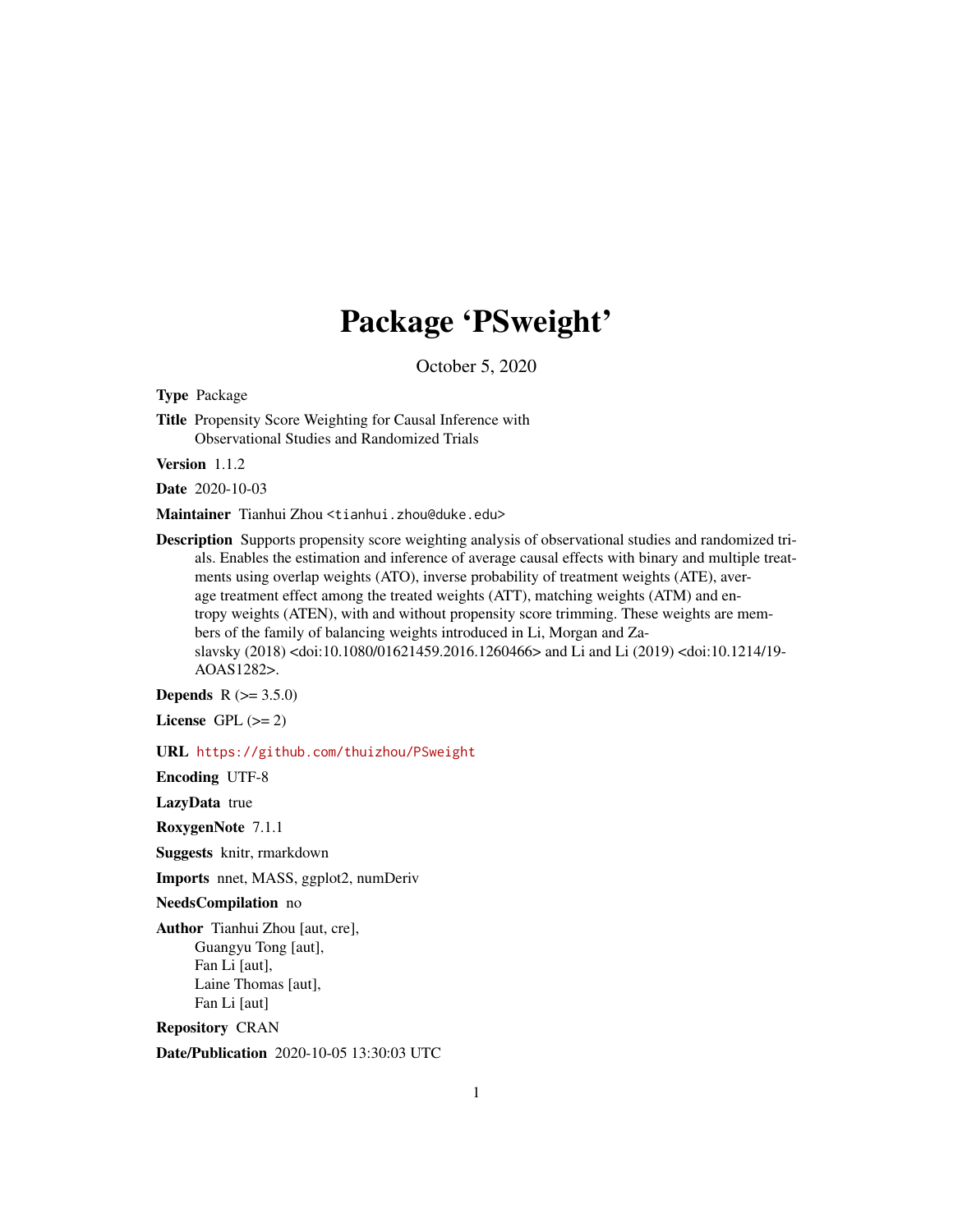## <span id="page-1-0"></span>R topics documented:

| Index | 19 |
|-------|----|
|       |    |
|       |    |
|       |    |
|       |    |
|       |    |
|       |    |
|       |    |
|       |    |
|       |    |
|       |    |
|       |    |

plot.SumStat *Plot the distribution of propensity scores and balance statistics*

#### Description

Summarize the SumStat object, generate histogram or density of estimated propensity scores and plot the balance statistics under weighting versus no weighting.

#### Usage

```
## S3 method for class 'SumStat'
plot(
 x,
  type = "balance",
 weighted.var = TRUE,
  threshold = 0.1,
 metric = "ASD",breaks = 50,
  ...
)
```

| x            | a SumStat object obtained with SumStat function.                                                                                                                                                                         |
|--------------|--------------------------------------------------------------------------------------------------------------------------------------------------------------------------------------------------------------------------|
| type         | a character indicating the type of plot to produce, including histogram of esti-<br>mated propensity scores ("hist"), density of estimated propensity scores ("density"),<br>and plot of balance statistics ("balance"). |
| weighted.var | logical. Indicating whether weighted variance should be used in calculating the<br>balance statistics. Default is TRUE.                                                                                                  |
| threshold    | an optional numeric value indicating the balance threshold for the balance plot.<br>Default is $0.1$ . Only valid when type = "balance".                                                                                 |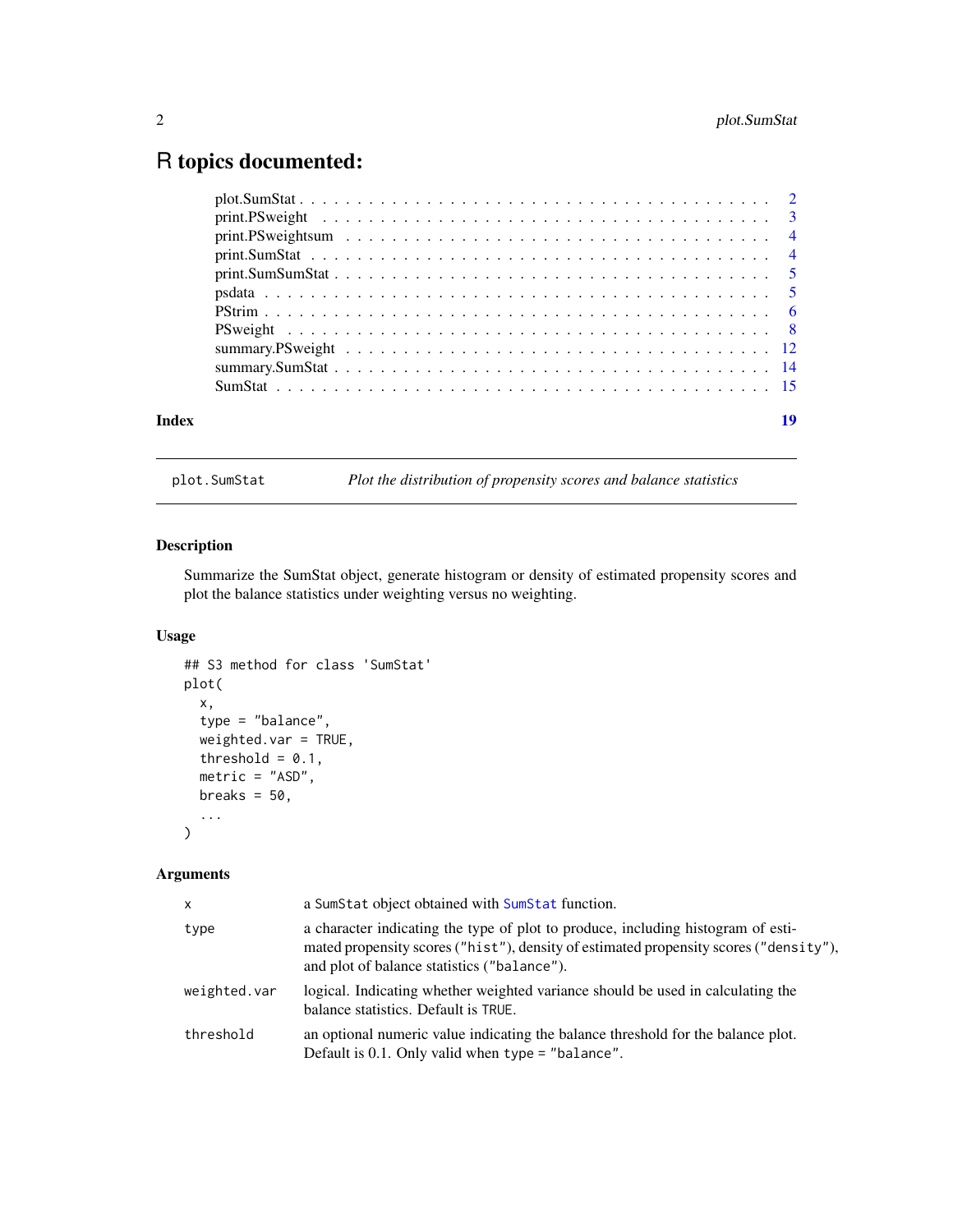#### <span id="page-2-0"></span>print.PSweight 3

| metric   | a character indicating the type of metric used in balance plot. Only "ASD" or<br>"PSD" is allowed. If not specified, the default is "ASD". See summary. SumStat<br>for additional details on balance metrics. |
|----------|---------------------------------------------------------------------------------------------------------------------------------------------------------------------------------------------------------------|
| breaks   | a single number giving the number of cells for the histogram. Default is 50.                                                                                                                                  |
| $\cdots$ | further arguments passed to or from other methods.                                                                                                                                                            |

#### Details

For the balance plot, a vertical line at threshold is used to define balance on covariates. The default value is threshold =  $0.1$  following Austin and Stuart (2015). If more than 2 treatments are considered, only density of the estimated generalized propensity scores will be produced, regardless of whether type = "density" or type = "hist".

#### Value

Plot of the indicated type.

#### References

Austin, P.C. and Stuart, E.A. (2015). Moving towards best practice when using inverse probability of treatment weighting (IPTW) using the propensity score to estimate causal treatment effects in observational studies. Statistics in Medicine, 34(28), 3661-3679.

#### Examples

```
data("psdata")
ps.formula<-trt~cov1+cov2+cov3+cov4+cov5+cov6
msstat <- SumStat(ps.formula, trtgrp="2", data=subset(psdata,trt>1),
  weight=c("IPW","overlap","treated","entropy","matching"))
plot(msstat, type="hist")
plot(msstat, type="balance", weighted.var=TRUE, threshold=0.1, metric="ASD")
```
print.PSweight *Print the results of PSweight*

#### Description

The [print](#page-0-0) method for class "PSweight"

#### Usage

```
## S3 method for class 'PSweight'
print(x, \ldots)
```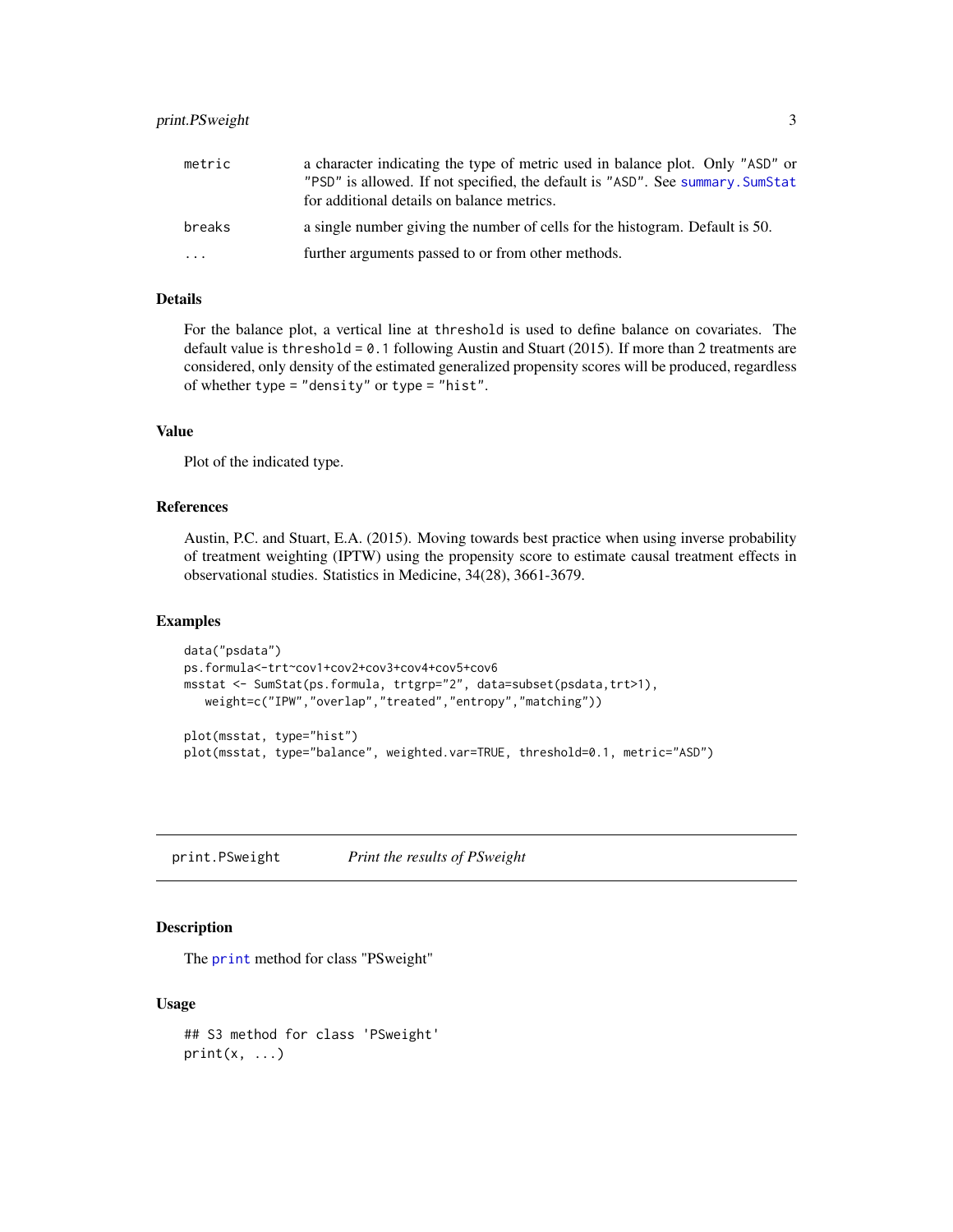#### <span id="page-3-0"></span>Arguments

| X                       | an object used to select a method.                 |
|-------------------------|----------------------------------------------------|
| $\cdot$ $\cdot$ $\cdot$ | further arguments passed to or from other methods. |

#### Value

The output from [print](#page-0-0)

print.PSweightsum *Print the results of Summary.PSweight*

#### Description

The [print](#page-0-0) method for class "PSweightsum"

#### Usage

## S3 method for class 'PSweightsum' print(x, ...)

#### Arguments

|                         | an object used to select a method.                 |
|-------------------------|----------------------------------------------------|
| $\cdot$ $\cdot$ $\cdot$ | further arguments passed to or from other methods. |

#### Value

The output from [print](#page-0-0)

print.SumStat *Print the results of SumStat*

#### Description

The [print](#page-0-0) method for class "SumStat"

#### Usage

## S3 method for class 'SumStat'  $print(x, \ldots)$ 

|         | an object used to select a method.                 |
|---------|----------------------------------------------------|
| $\cdot$ | further arguments passed to or from other methods. |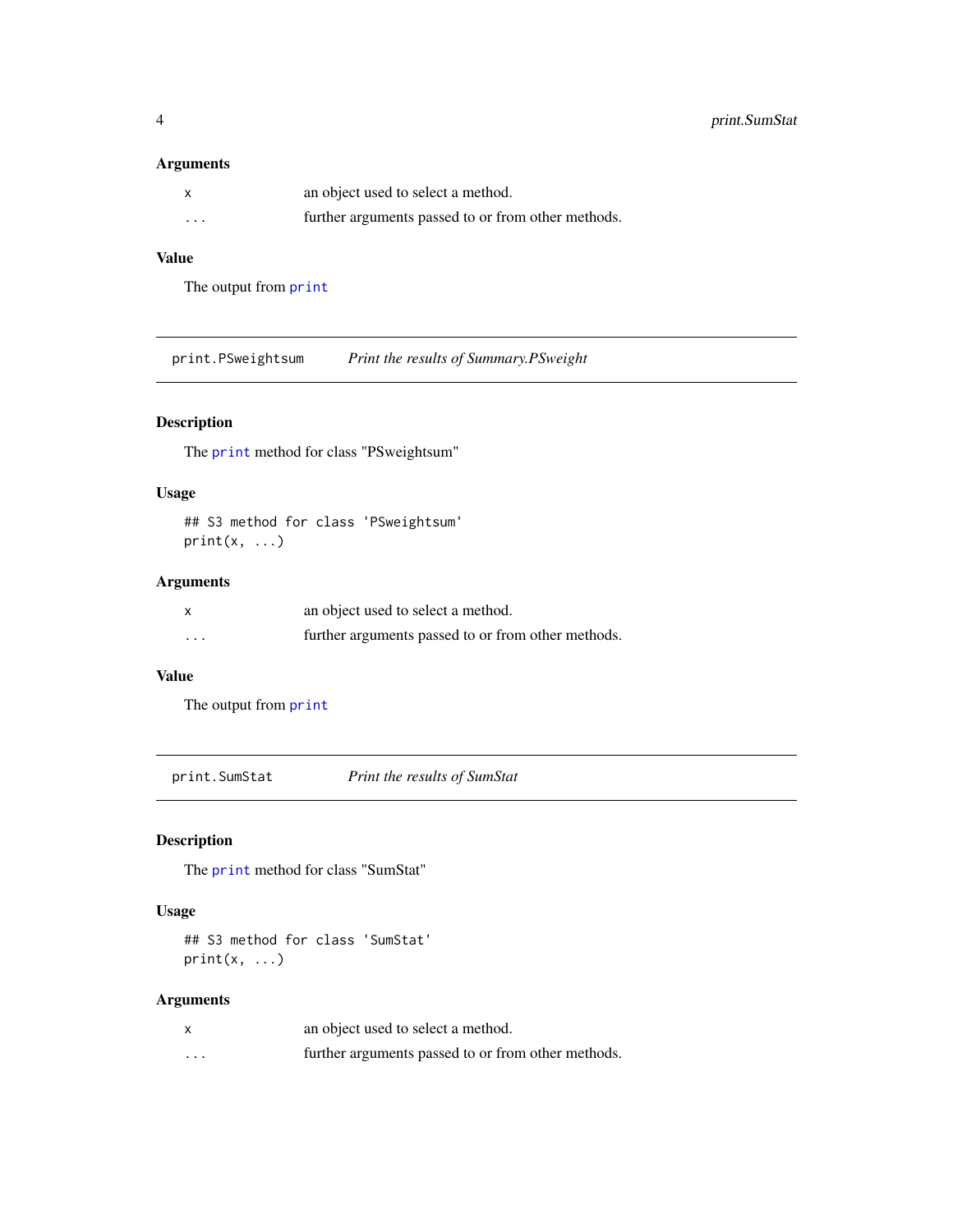#### <span id="page-4-0"></span>print.SumSumStat 5

#### Value

The output from [print](#page-0-0)

print.SumSumStat *Print the results of Summary.SumStat*

#### Description

The [print](#page-0-0) method for class "SumSumStat"

#### Usage

## S3 method for class 'SumSumStat'  $print(x, \ldots)$ 

#### Arguments

| $\times$ | an object used to select a method.                 |
|----------|----------------------------------------------------|
| $\cdots$ | further arguments passed to or from other methods. |

#### Value

The output from [print](#page-0-0)

psdata *Simulated dataset for PSweight*

#### Description

This is a simulated observational study with three treatment groups to illustated the ulity of PSweight.

#### Usage

data(psdata)

#### Format

A data frame with 1500 rows and 8 columns.

#### Details

The simulated dataset includes 1500 rows, with each row represents information recorded from each individual. There are 8 variables (columns). The treatment is the variable trt, which has three treatment arms. The outcome of interest is variable Y. cov1-cov6 are pre-treatment covariates among which cov1-cov5 are continous, and cov6 is binary.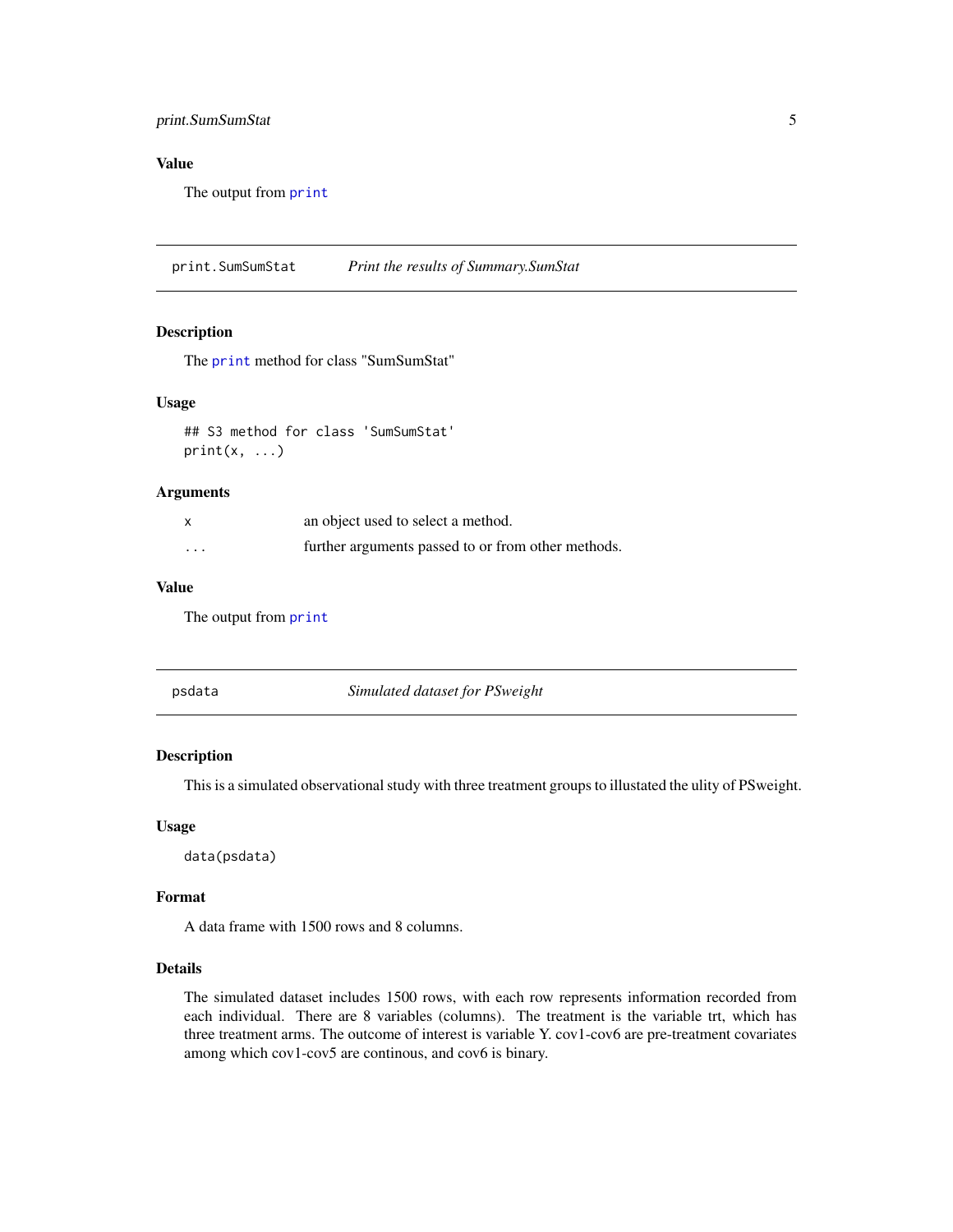#### <span id="page-5-0"></span>Examples

data("psdata")

### PStrim *Trim the input data and propensity estimate*

#### Description

Trim the original data and propensity estimate according to symmetric propensity score trimming rules.

#### Usage

```
PStrim(
 data,
 ps.formula = NULL,
 zname = NULL,
 ps.estimate = NULL,
 delta = 0,
 optimal = FALSE
```
#### Arguments

 $\mathcal{L}$ 

| data        | an optional data frame containing the variables required by ps. formula.                                                                                                                                                                                                                                                                                                                                                                                                                                                                                                                                                                                                                                                                                                |
|-------------|-------------------------------------------------------------------------------------------------------------------------------------------------------------------------------------------------------------------------------------------------------------------------------------------------------------------------------------------------------------------------------------------------------------------------------------------------------------------------------------------------------------------------------------------------------------------------------------------------------------------------------------------------------------------------------------------------------------------------------------------------------------------------|
| ps.formula  | an object of class formula (or one that can be coerced to that class): a sym-<br>bolic description of the propensity score model to be fitted. Additional details<br>of model specification are given under "Details". This argument is optional if<br>ps.estimate is not NULL.                                                                                                                                                                                                                                                                                                                                                                                                                                                                                         |
| zname       | an optional character specifying the name of the treatment variable in data.<br>Unless ps. formula is specified, zname is required.                                                                                                                                                                                                                                                                                                                                                                                                                                                                                                                                                                                                                                     |
| ps.estimate | an optional matrix or data frame containing estimated (generalized) propensity<br>scores for each observation. Typically, this is an N by J matrix, where N is the<br>number of observations and J is the total number of treatment levels. Prefer-<br>ably, the column name of this matrix should match the name of treatment level,<br>if column name is missing or there is a mismatch, the column names would<br>be assigned according to alphabatic order of the treatment levels. A vector of<br>propensity score estimates is also allowed in ps. estimate, in which case a bi-<br>nary treatment is implied and the input is regarded as the propensity to receive<br>the last category of treatment by alphabatic order, unless otherwise stated by<br>trtgrp. |
| delta       | trimming threshold for estimated (generalized) propensity scores. Should be no<br>larger than 1 / number of treatment groups. Default is 0, corresponding to no<br>trimming.                                                                                                                                                                                                                                                                                                                                                                                                                                                                                                                                                                                            |
| optimal     | an logical argument indicating if optimal trimming should be used. Default is<br>FALSE.                                                                                                                                                                                                                                                                                                                                                                                                                                                                                                                                                                                                                                                                                 |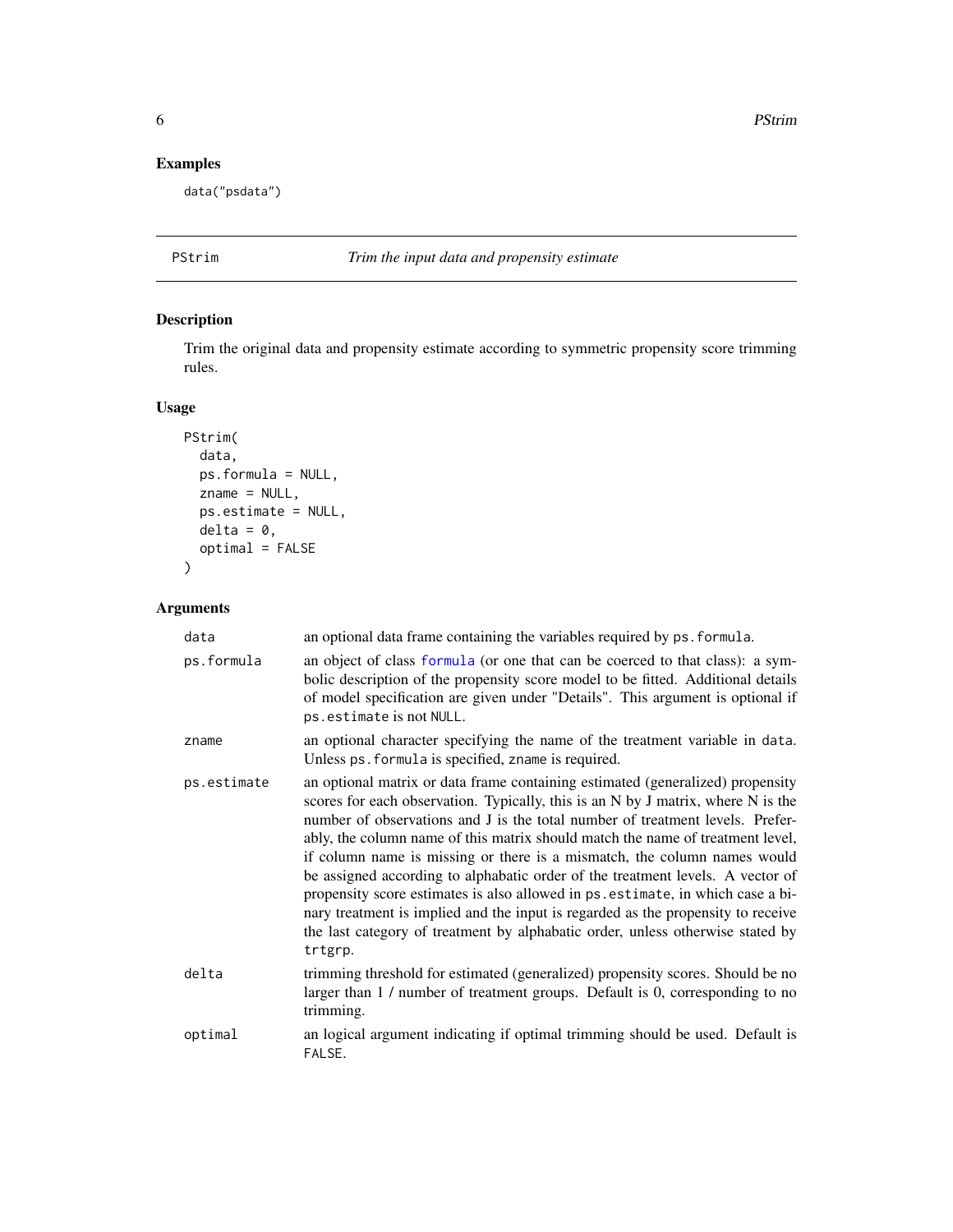#### PStrim 2008 and 2008 and 2008 and 2008 and 2008 and 2008 and 2008 and 2008 and 2008 and 2008 and 2008 and 2008

#### Details

A typical form for ps. formula is treatment  $\sim$  terms where treatment is the treatment variable (identical to the variable name used to specify zname) and terms is a series of terms which specifies a linear predictor for treatment. ps.formula specifies generalized linear model for estimating the propensity scores, when ps.estimate is NULL. See glm for more details on generalized linear models.

When comparing two treatments, ps.estimate can either be a vector or a two-column matrix of estimated propensity scores. If a vector is supplied, it is assumed to be the propensity scores to receive the treatment, and the treatment group corresponds to the last group in the alphebatic order, unless otherwise specified by trtgrp. When comparing multiple  $(J>=3)$  treatments, ps. estimate needs to be specified as an N by J matrix, where N indicates the number of observations, and J indicates the total number of treatments. This matrix specifies the estimated generalized propensity scores to receive each of the J treatments.

With binary treatments, delta defines the symmetric propensity score trimming rule following Crump et al. (2009). With multiple treatments, delta defines the symmetric multinomial trimming rule introduced in Yoshida et al. (2019). With binary treatments and when optimal equals TRUE, the trimming function implements the optimal symmetric trimming rule in Crump et al. (2009). The optimal trimming threshold delta is then returned. With multiple treatments and optimal equals TRUE, the trimming function implements the optimal trimming rule in Yang et al. (2016). The optimal cutoff lambda, which defines the acceptable upper bound for the sum of inverse generalized propensity scores, is returned. See Yang et al. (2016) and Li and Li (2019) for details.

The argument zname is required when ps.estimate is not NULL.

#### Value

PStrim returns a list of the following values:

data a data frame of trimmed data.

trim\_sum a table summrizing the number of cases by treatment groups before and after trimming.

ps.estimate a data frame of propensity estimate after trimming.

delta an optional output of trimming threshold for symmetric trimming.

lambda an optional output trimming threshold for optimal trimming with multiple treatment groups.

#### References

Crump, R. K., Hotz, V. J., Imbens, G. W., Mitnik, O. A. (2009). Dealing with limited overlap in estimation of average treatment effects. Biometrika, 96(1), 187-199.

Yoshida, K., Solomon, D.H., Haneuse, S., Kim, S.C., Patorno, E., Tedeschi, S.K., Lyu, H., Franklin, J.M., Stürmer, T., Hernández-Díaz, S. and Glynn, R.J. (2019). Multinomial extension of propensity score trimming methods: A simulation study. American Journal of Epidemiology, 188(3), 609-616.

Yang, S., Imbens, G. W., Cui, Z., Faries, D. E., Kadziola, Z. (2016). Propensity score matching and subclassification in observational studies with multi-level treatments. Biometrics, 72(4), 1055- 1065.

Li, F., Li, F. (2019). Propensity score weighting for causal inference with multiple treatments. The Annals of Applied Statistics, 13(4), 2389-2415.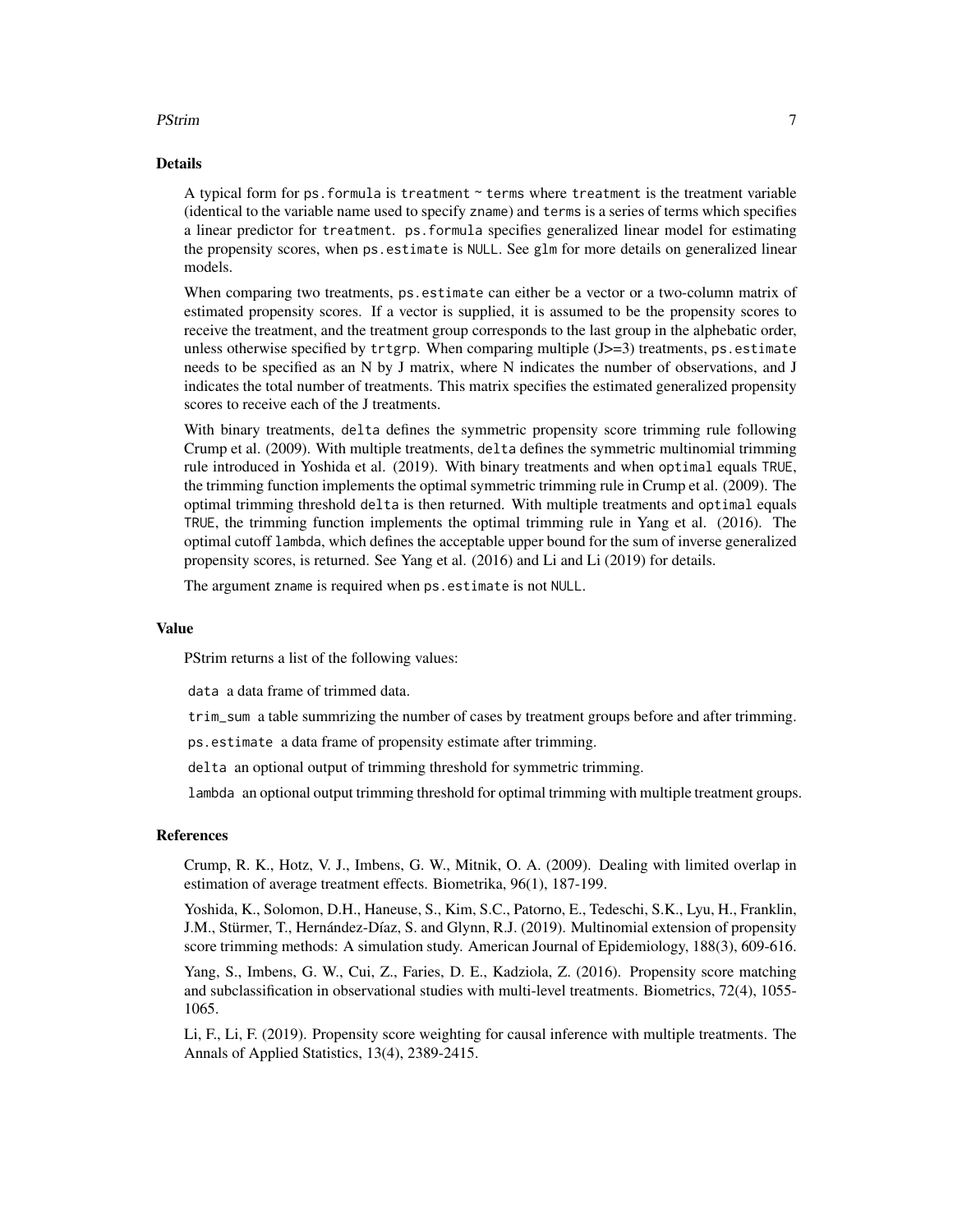#### Examples

```
data("psdata")
# the propensity model
ps.formula<-trt~cov1+cov2+cov3+cov4+cov5+cov6
# trim the original data by setting the threshold of propensity as 0.05
PStrim(data=psdata, ps.formula=ps.formula, delta=0.05)
PStrim(data=psdata, ps.formula=ps.formula, optimal=TRUE)
```
<span id="page-7-1"></span>PSweight *Estimate average causal effects by propensity score weighting*

#### Description

The function PSweight is used to estimate the average potential outcomes corresponding to each treatment group among the target population. The function currently implements the following types of weights: the inverse probability of treatment weights (IPW: target population is the combined population), average treatment effect among the treated weights (treated: target population is the population receiving a specified treatment), overlap weights (overlap: target population is the overlap population at clinical equipoise), matching weights (matching: target population is population obtained under 1:1 matching), entropy weights (entropy: target population is the population weighted by the entropy function). Augmented propensity score weighting estimators are also allowed, with propensity scores and outcome model estimates either estimated within the function, or supplied by external routines.

#### Usage

```
PSweight(
  ps.formula = NULL,
  ps.estimate = NULL,
  trtgrp = NULL,zname = NULL,
  yname,
  data,
  weight = "overlap",
  delta = 0,
  augmentation = FALSE,
  bootstrap = FALSE,
  R = 200.
  out.formula = NULL,
  out.estimate = NULL,
  family = "gaussian"
)
```
<span id="page-7-0"></span>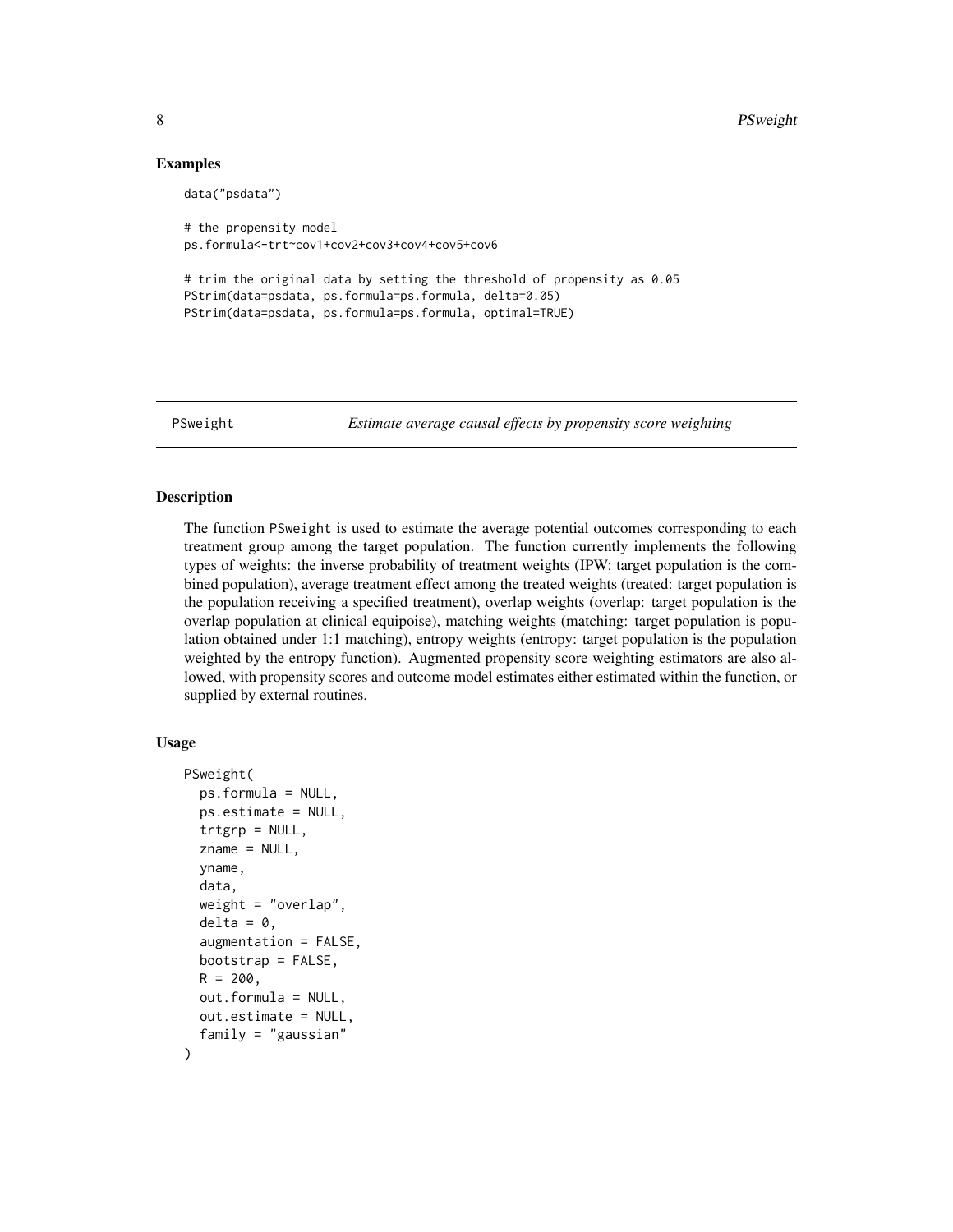#### <span id="page-8-0"></span>PSweight 99 and 2012 12:00 percent of the set of the set of the set of the set of the set of the set of the set of the set of the set of the set of the set of the set of the set of the set of the set of the set of the set

- ps.formula an object of class [formula](#page-0-0) (or one that can be coerced to that class): a symbolic description of the propensity score model to be fitted. Additional details of model specification are given under "Details". This argument is optional if ps.estimate is not NULL.
- ps.estimate an optional matrix or data frame containing estimated (generalized) propensity scores for each observation. Typically, this is an N by J matrix, where N is the number of observations and J is the total number of treatment levels. Preferably, the column name of this matrix should match the name of treatment level, if column name is missing or there is a mismatch, the column names would be assigned according to alphabatic order of the treatment levels. A vector of propensity score estimates is also allowed in ps.estimate, in which case a binary treatment is implied and the input is regarded as the propensity to receive the last category of treatment by alphabatic order, unless otherwise stated by trtgrp.
- trtgrp an optional character defining the "treated" population for estimating the average treatment effect among the treated (ATT). Only necessary if weight = "treated". This option can also be used to specify the treatment (in a twotreatment setting) when a vector argument is supplied for ps. estimate. Default value is the last group in the alphebatic order.
- zname an optional character specifying the name of the treatment variable in data.
- yname an optional character specifying the name of the outcome variable in data.
- data an optional data frame containing the variables in the propensity score model and outcome model (if augmented estimator is used). If not found in data, the variables are taken from environment(formula).
- weight a character or vector of characters including the types of weights to be used. "IPW" specifies the inverse probability of treatment weights for estimating the average treatment effect among the combined population. "treated" specifies the weights for estimating the average treatment effect among the treated. "overlap" specifies the (generalized) overlap weights for estimating the average treatment effect among the overlap population, or population at clinical equipoise. "matching" specifies the matching weights for estimating the average treatment effect among the matched population (ATM). "entropy" specifies the entropy weights for the average treatment effect of entropy weighted population (ATEN). Default is "overlap".
- delta trimming threshold for estimated (generalized) propensity scores. Should be no larger than 1 / number of treatment groups. Default is 0, corresponding to no trimming.
- augmentation logical. Indicate whether augmented weighting estimators should be used. Default is FALSE.
- bootstrap logical. Indaicate whether bootstrap is used to estimate the standard error of the point estimates. Default is FALSE.
- R an optional integer indicating number of bootstrap replicates. Default is R = 200.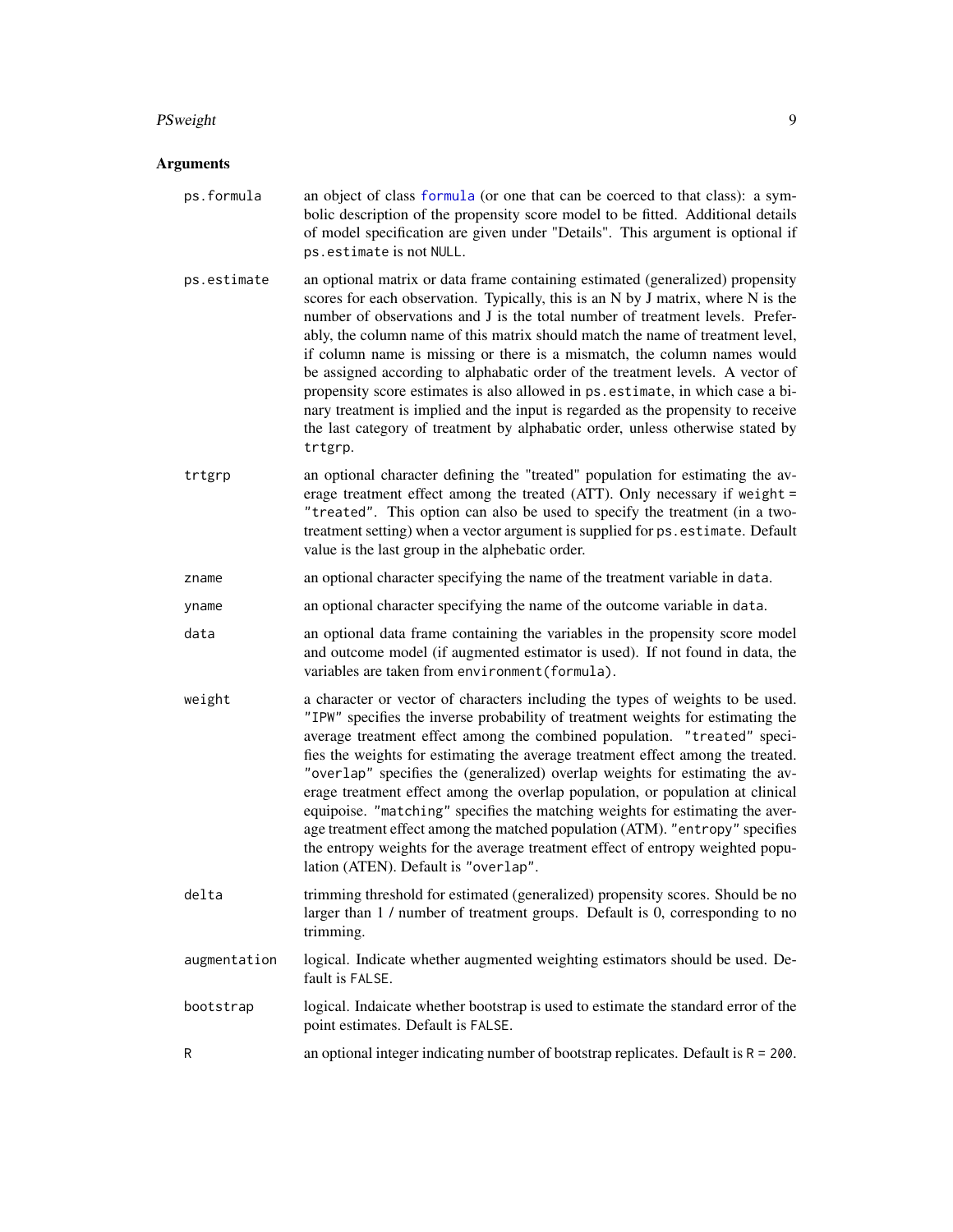<span id="page-9-0"></span>

| out.formula  | an object of class formula (or one that can be coerced to that class): a symbolic<br>description of the outcome model to be fitted. Additional details of model spec-<br>ification are given under "Details". This argument is optional if out estimate<br>is not NULL.                                                                                                                                                                                                                                                 |
|--------------|-------------------------------------------------------------------------------------------------------------------------------------------------------------------------------------------------------------------------------------------------------------------------------------------------------------------------------------------------------------------------------------------------------------------------------------------------------------------------------------------------------------------------|
| out.estimate | an optional matrix or data frame containing estimated potential outcomes for<br>each observation. Typically, this is an N by J matrix, where N is the number<br>of observations and J is the total number of treatment levels. Preferably, the<br>column name of this matrix should match the name of treatment level, if column<br>name is missing or there is a mismatch, the column names would be assigned<br>according to alphabatic order of the treatment levels, with a similar mechanism<br>as in ps.estimate. |
| family       | a description of the error distribution and link function to be used in the out-<br>come model. Only required if out formula is provided. Supported distribu-<br>tional families include "gaussian" (link = identity), "binomial" (link =<br>logit) and "poisson" (link = $log$ ). See family in glm for more details. De-<br>fault is "gaussian".                                                                                                                                                                      |

#### Details

A typical form for ps. formula is treatment  $\sim$  terms where treatment is the treatment variable (identical to the variable name used to specify zname) and terms is a series of terms which specifies a linear predictor for treatment. Similarly, a typical form for out. formula is outcome  $\sim$  terms where outcome is the outcome variable (identical to the variable name used to specify yname) and terms is a series of terms which specifies a linear predictor for outcome. Both ps.formula and out.formula specify generalized linear models when ps.estimate and/or out.estimate is NULL. See glm for more details on generalized linear models.

When comparing two treatments, ps.estimate can either be a vector or a two-column matrix of estimated propensity scores. If a vector is supplied, it is assumed to be the propensity scores to receive the treatment, and the treatment group corresponds to the last group in the alphebatic order, unless otherwise specified by  $trtgrp$ . When comparing multiple  $(J>=3)$  treatments, ps.estimate needs to be specified as an N by J matrix, where N indicates the number of observations, and J indicates the total number of treatments. This matrix specifies the estimated generalized propensity scores to receive each of the J treatments. In general, ps. estimate should have column names that indicate the level of the treatment variable, which should match the levels given in Z. If column names are empty or there is a mismatch, the column names will be created following the alphebatic order of values in Z, and the rightmost coulmn of ps.estimate is assumed to be the treatment group, when estimating ATT. trtgrp can also be used to specify the treatment group for estimating ATT. The same mechanism applies to out.estimate, except that the input for out.estimate must be an N by J matrix, where each row corresponds to the estimated potential outcomes (corresponding to each treatment) for each observation.

The argument zname and/or yname is required when ps.estimate and/or out.estimate is not NULL.

Current version of PSweight allows for five types of propensity score weights used to estimate ATE (IPW), ATT (treated) and ATO (overlap), ATM (matching) and ATEN (entropy). These weights are members of larger class of balancing weights defined in Li, Morgan, and Zaslavsky (2018). Specific definitions of these weights are provided in Li, Morgan, and Zaslavsky (2018), Li and Greene (2013), Zhou, Matsouaka and Thomas (2020). When there is a practical violation of the positivity assumption, delta defines the symmetric propensity score trimming rule following Crump et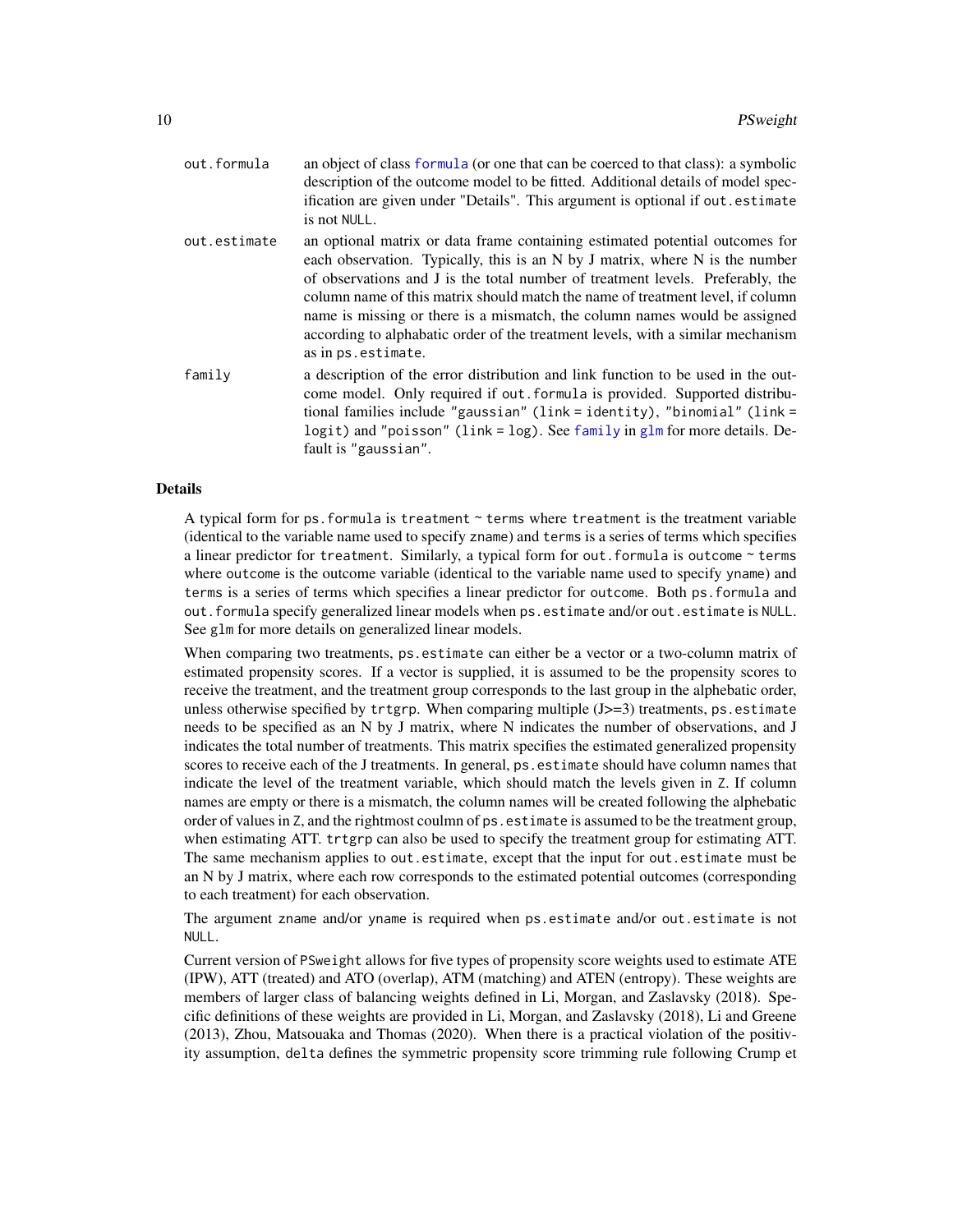#### <span id="page-10-0"></span>PSweight 11

al. (2009). With multiple treatments, delta defines the multinomial trimming rule introduced in Yoshida et al. (2019). The overlap weights can also be considered as a data-driven continuous trimming strategy without specifying trimming rules, see Li, Thomas and Li (2019). Additional details on balancing weights and generalized overlap weights for multiple treatment groups are provided in Li and Li (2019).

If augmentation = TRUE, an augmented weighting estimator will be implemented. For binary treatments, the augmented weighting estimator is presented in Mao, Li and Greene (2018). For multiple treatments, the augmented weighting estimator is mentioned in Li and Li (2019), and additional details will appear in our ongoing work (Zhou et al. 2020+). When weight = "ATE", the augmented estimator is also referred to as a doubly-robust (DR) estimator.

When bootstrap = TRUE, the variance will be calculated by nonparametric bootstrap, with R bootstrap replications. The default of R is 200. Otherwise, the variance will be calculated using the sandwich variance formula obtained in the M-estimation framework.

#### Value

PSweight returns a PSweight object containing a list of the following values: estimated propensity scores, average potential outcomes corresponding to each treatment, variance-covariance matrix of the point estimates, the label for each treatment group, and estimates in each bootstrap replicate if bootstrap = TRUE. A summary of PSweight can be obtained with [summary.PSweight](#page-11-1).

trtgrp a character indicating the treatment group.

propensity a data frame of estimated propensity scores.

muhat average potential outcomes by treatment groups, with reference to specific target populations.

covmu variance-covariance matrix of muhat.

muboot an optional list of point estimates in each bootstrap replicate bootstrap = TRUE.

group a table of treatment group labels corresponding to the output point estimates muhat.

#### References

Crump, R. K., Hotz, V. J., Imbens, G. W., Mitnik, O. A. (2009). Dealing with limited overlap in estimation of average treatment effects. Biometrika, 96(1), 187-199.

Li, L., Greene, T. (2013). A weighting analogue to pair matching in propensity score analysis. The International Journal of Biostatistics, 9(2), 215-234.

Li, F., Morgan, K. L., Zaslavsky, A. M. (2018). Balancing covariates via propensity score weighting. Journal of the American Statistical Association, 113(521), 390-400.

Mao, H., Li, L., Greene, T. (2019). Propensity score weighting analysis and treatment effect discovery. Statistical Methods in Medical Research, 28(8), 2439-2454.

Li, F., Thomas, L. E., Li, F. (2019). Addressing extreme propensity scores via the overlap weights. American Journal of Epidemiology, 188(1), 250-257.

Yoshida, K., Solomon, D.H., Haneuse, S., Kim, S.C., Patorno, E., Tedeschi, S.K., Lyu, H., Franklin, J.M., Stürmer, T., Hernández-Díaz, S. and Glynn, R.J. (2019). Multinomial extension of propensity score trimming methods: A simulation study. American Journal of Epidemiology, 188(3), 609-616.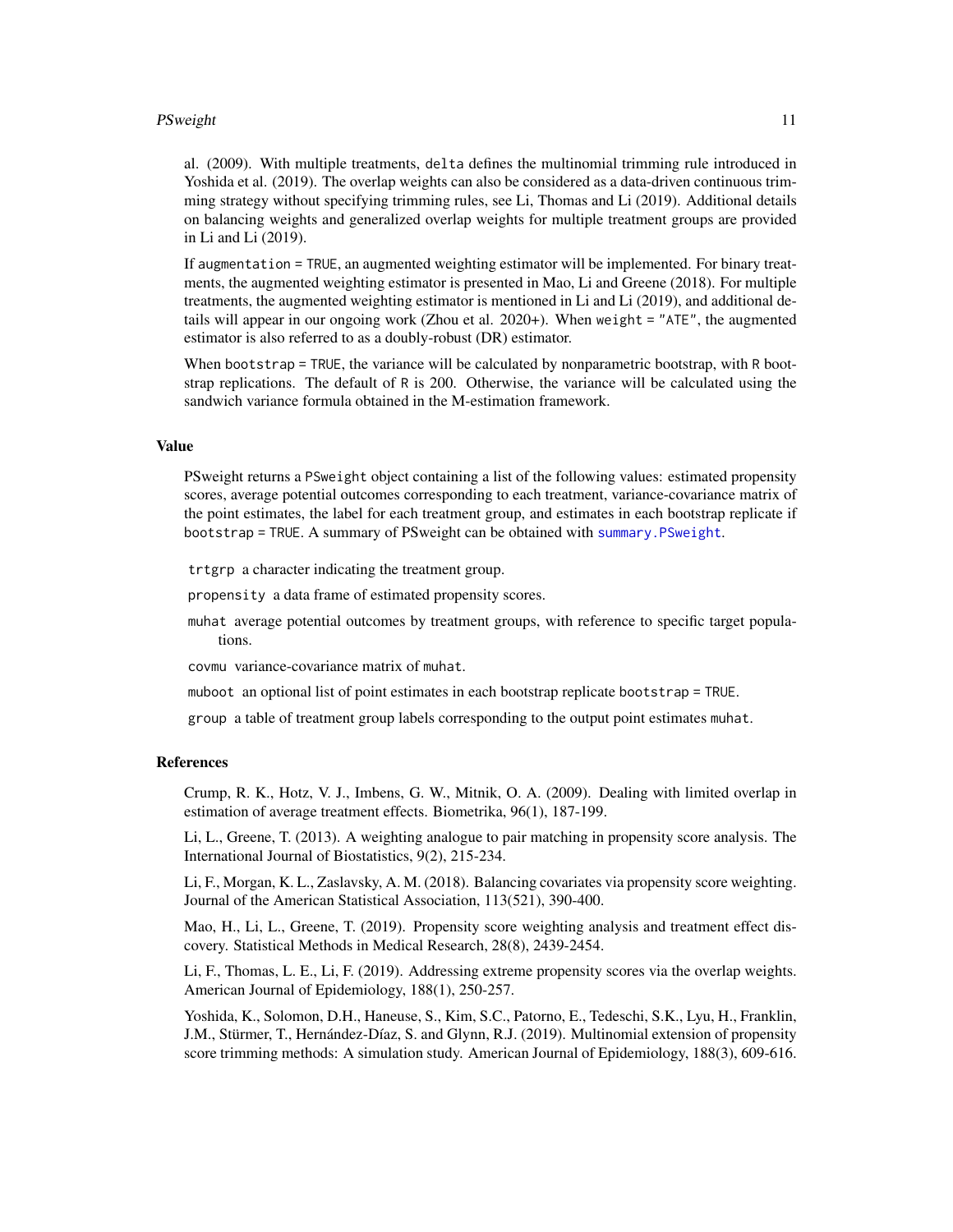Li, F., Li, F. (2019). Propensity score weighting for causal inference with multiple treatments. The Annals of Applied Statistics, 13(4), 2389-2415.

Zhou, Y., Matsouaka, R. A., Thomas, L. (2020). Propensity score weighting under limited overlap and model misspecification. Statistical Methods in Medical Research (Online)

#### Examples

```
data("psdata")
# the propensity and outcome models
ps.formula<-trt~cov1+cov2+cov3+cov4+cov5+cov6
out.formula<-Y~cov1+cov2+cov3+cov4+cov5+cov6
# without augmentation
ato1<-PSweight(ps.formula = ps.formula,yname = 'Y',data = psdata,weight = 'overlap')
summary(ato1)
# augmented weighting estimator
ato2<-PSweight(ps.formula = ps.formula,yname = 'Y',data = psdata,
          augmentation = TRUE,out.formula = out.formula,family = 'gaussian',weight = 'overlap')
summary(ato2)
```
<span id="page-11-1"></span>summary.PSweight *Summarize a PSweight object*

#### Description

summary.PSweight is used to summarize the results from [PSweight](#page-7-1). The output contains the average causal effects defined by specific contrasts, as well as their standard error estimates.

#### Usage

```
## S3 method for class 'PSweight'
summary(object, contrast = NULL, type = "DIF", ...)
```

| object   | a PS weight object obtained from the PS weight function.                                                                                                                                                                                                                                                                                                                                                                                                                                               |
|----------|--------------------------------------------------------------------------------------------------------------------------------------------------------------------------------------------------------------------------------------------------------------------------------------------------------------------------------------------------------------------------------------------------------------------------------------------------------------------------------------------------------|
| contrast | a vector or matrix specifying the causal contrast of interest. The average causal<br>effects will be defined by such contrats. For multiple treatments, the contrast pa-<br>rameters are explained in Li and Li (2019) for estimating general causal effects.<br>Default is all pairwise contrasts between any two treatment groups.                                                                                                                                                                   |
| type     | a character specifying the target estimand. The most commonly seen additive<br>estimand is specified by type = "DIF", abbreviated for weighted difference-in-<br>means. This is the usual pairwise average treatment effects as those defined in<br>Li, Morgan, and Zaslavsky (2018) and Li and Li (2019). For binary (or count<br>outcomes), we also allow two ratio estimands: causal relative risk (type = "RR")<br>and causal odds ratio (type = $"OR"$ ). Estimates for these two ratio estimands |

<span id="page-11-0"></span>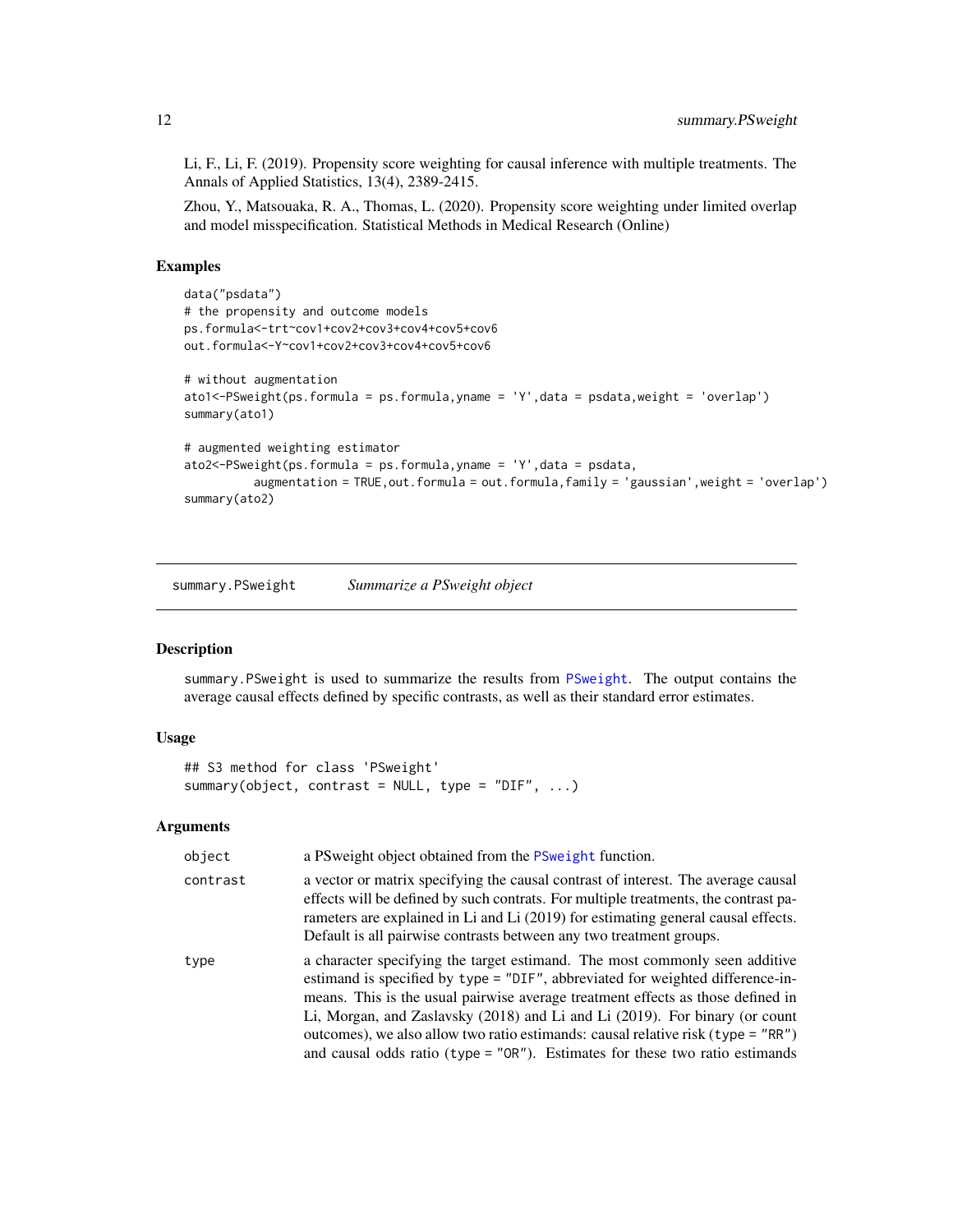will be reported on the log scale (log relative risk and log odds ratio) to improve the approximate for asymptotic normality. With binary outcomes, "DIF" is the same as the average causal risk difference. Default is "DIF" if left empty.

<span id="page-12-0"></span>... further arguments passed to or from other methods.

#### Details

For the contrast argument, one specifies the contrast of interest and thus defines the target estimand for comparing treatments. For example, if there are three treatment levels: A, B, and C, the contrast A-C (i.e.,  $E[Y(A)] - E[Y(C)]$ ) can be specified by  $c(1, 0, -1)$ . The contrasts of A-C and B-C can be jointly specified by  $rbind(c(1, 0, -1), c(0, 1, -1))$ .

For estimating the causal relative risk (type = "RR"), the contrast is specified at the log scale. For example, the contrast A-C (specified by  $c(1,0,-1)$ ) implies the estimation of  $log{E[Y(A)]}$   $log{E[Y(C)]}$ . For estimating the causal odds ratio, the contrast is specified at the log odds scale. For example, the contrast A-C (specified by  $c(1,0,-1)$ ) implies the estimation of  $log{E[Y(A)]/E[1-A]}$  $Y(A)]$  -  $log{E[Y(C)]/E[1-Y(C)]}$ .

The variance of the contrasts will be estimated by the delta method (if sandwich variance is used, or bootstrap = FALSE), or nonparametric bootstrap (if bootstrap = TRUE). Details will be given in Zhou et al. (2020+).

The argument type takes one of three options: "DIF", "RR", or "RR", with "DIF" as the default option. Typically, "RR" is relavent for binary or count outcomes, and "OR" is relavent only for binary outcomes. "DIF" applies to all types of outcomes.

#### Value

A list of following values:

- trtgrp a character indicating the treatment group, or target population under ATT weights.
- estimates a matrix of point estimates, standard errors and 95 for contrasts of interest.
- bootestimates a list of data frames containing estimated contrasts in each bootstrap replicate, if bootstrap is used to estimate standard errors.
- contrast a table listing the specified contrasts of interest.
- group a table of treatment group labels corresponding to the output point estimates, provided in results obtained from [PSweight](#page-7-1).

#### References

Li, F., Morgan, K. L., Zaslavsky, A. M. (2018). Balancing covariates via propensity score weighting. Journal of the American Statistical Association, 113(521), 390-400.

Li, F., Li, F. (2019). Propensity score weighting for causal inference with multiple treatments. The Annals of Applied Statistics, 13(4), 2389-2415.

#### Examples

## For examples, run: example(PSweight).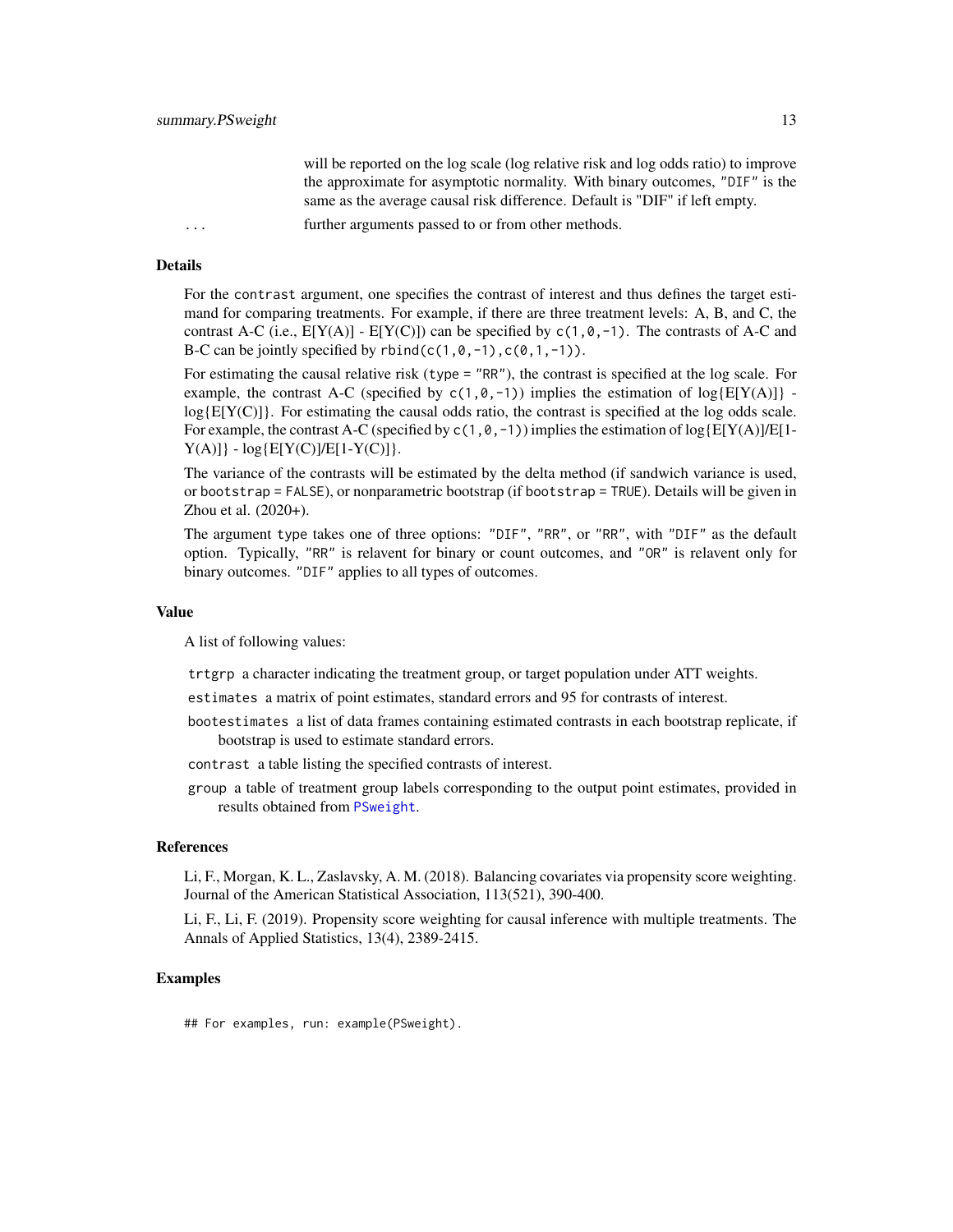<span id="page-13-1"></span><span id="page-13-0"></span>

#### Description

summary.SumStat is used to summarize results obtained from function [SumStat](#page-14-1). The output includes effective sample sizes and tables for balance statistics.

#### Usage

```
## S3 method for class 'SumStat'
summary(object, weighted.var = TRUE, metric = "ASD", ...)
```
#### Arguments

| object       | a Sum Stat object obtained with the Sum Stat function.                                                                                                                                                |
|--------------|-------------------------------------------------------------------------------------------------------------------------------------------------------------------------------------------------------|
| weighted.var | logical. Indicate whether the propensity score weighted variance should be used<br>in calculating the balance metrics. Default is TRUE.                                                               |
| metric       | a character indicating the type of balance metrics. "ASD" refers to the pairwise<br>absolute standardized difference and "PSD" refers to the population standardized<br>difference. Default is "ASD". |
| $\cdots$     | further arguments passed to or from other methods.                                                                                                                                                    |
|              |                                                                                                                                                                                                       |

#### Details

For metric, the two options "ASD" and "PSD" are defined in Li and Li (2019) for the general family of balancing weights. Similar definitions are also given in McCaffrey et al. (2013) for inverse probability weighting. weighted.var specifies whether weighted or unweighted variance should be used in calculating ASD or PSD. An example of weighted variance with two treatment groups is given in Austin and Stuart (2015). For more than two treatment groups, the maximum of ASD (across all pairs of treatments) and maximum of PSD (across all treatments) are calcualted, as explained in Li and Li (2019).

#### Value

A list of tables containing effective sample sizes and balance statistics on covariates for specified propensity score weighting schemes.

- effective.sample.size a table of effective sample sizes. This serves as a conservative measure to characterize the variance inflation or precision loss due to weighting, see Li and Li (2019).
- unweighted A table summarizing mean, variance by treatment groups, and standardized mean difference.
- IPW If "IPW" is specified, this is a data table summarizing mean, variance by treatment groups, and standardized mean difference under inverse probability of treatment weighting.
- treated If "treated" is specified, this is a data table summarizing mean, variance by treatment groups, and standardized mean difference under the ATT weights.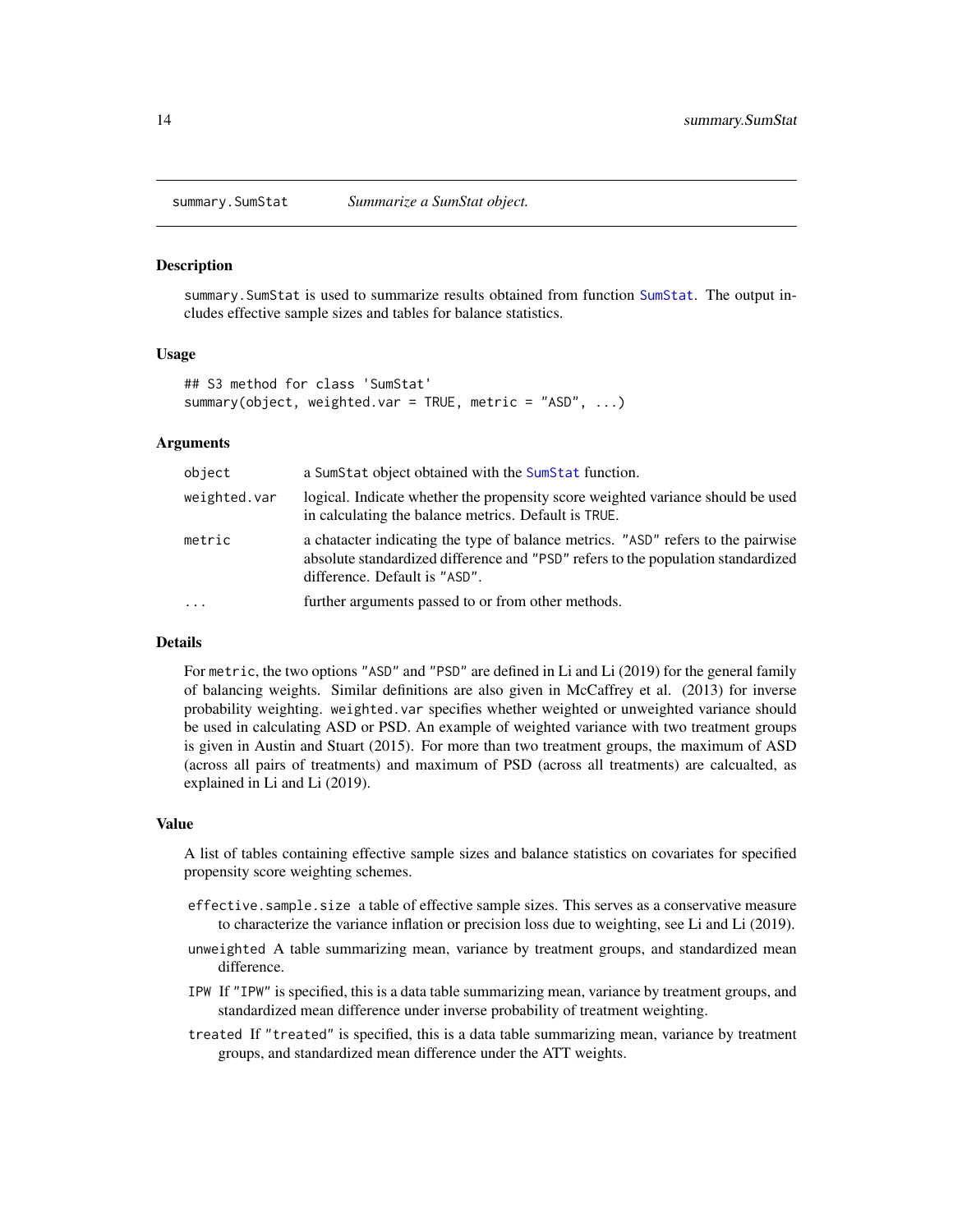- <span id="page-14-0"></span>overlap If "overlap" is specified, this is a data table summarizing mean, variance by treatment groups, and standardized mean difference under the (generalized) overlap weights.
- matching If "matching" is specified, this is a data table summarizing mean, variance by treatment groups, and standardized mean difference under the (generalized) matching weights.
- entropy If "entropy" is specified, this is a data table summarizing mean, variance by treatment groups, and standardized mean difference under the (generalized) entropy weights.

#### **References**

Crump, R. K., Hotz, V. J., Imbens, G. W., Mitnik, O. A. (2009). Dealing with limited overlap in estimation of average treatment effects. Biometrika, 96(1), 187-199.

Li, L., Greene, T. (2013). A weighting analogue to pair matching in propensity score analysis. The International Journal of Biostatistics, 9(2), 215-234.

Austin, P.C. and Stuart, E.A. (2015). Moving towards best practice when using inverse probability of treatment weighting (IPTW) using the propensity score to estimate causal treatment effects in observational studies. Statistics in Medicine, 34(28), 3661-3679.

Li, F., Li, F. (2019). Propensity score weighting for causal inference with multiple treatments. The Annals of Applied Statistics, 13(4), 2389-2415.

Zhou, Y., Matsouaka, R. A., Thomas, L. (2020). Propensity score weighting under limited overlap and model misspecification. Statistical Methods in Medical Research (Online)

#### Examples

## For examples, run: example(SumStat).

<span id="page-14-1"></span>SumStat *Calculate summary statistics for propensity score weighting*

#### **Description**

SumStat is used to generate distributional plots of the estimated propensity scores and balance diagnostics after propensity score weighting.

#### Usage

```
SumStat(
 ps.formula,
  ps.estimate = NULL,
  trtgrp = NULL,Z = NULL,covM = NULL,zname = NULL,
  xname = NULL,
  data = NULL,
 weight = "overlap",
  delta = 0)
```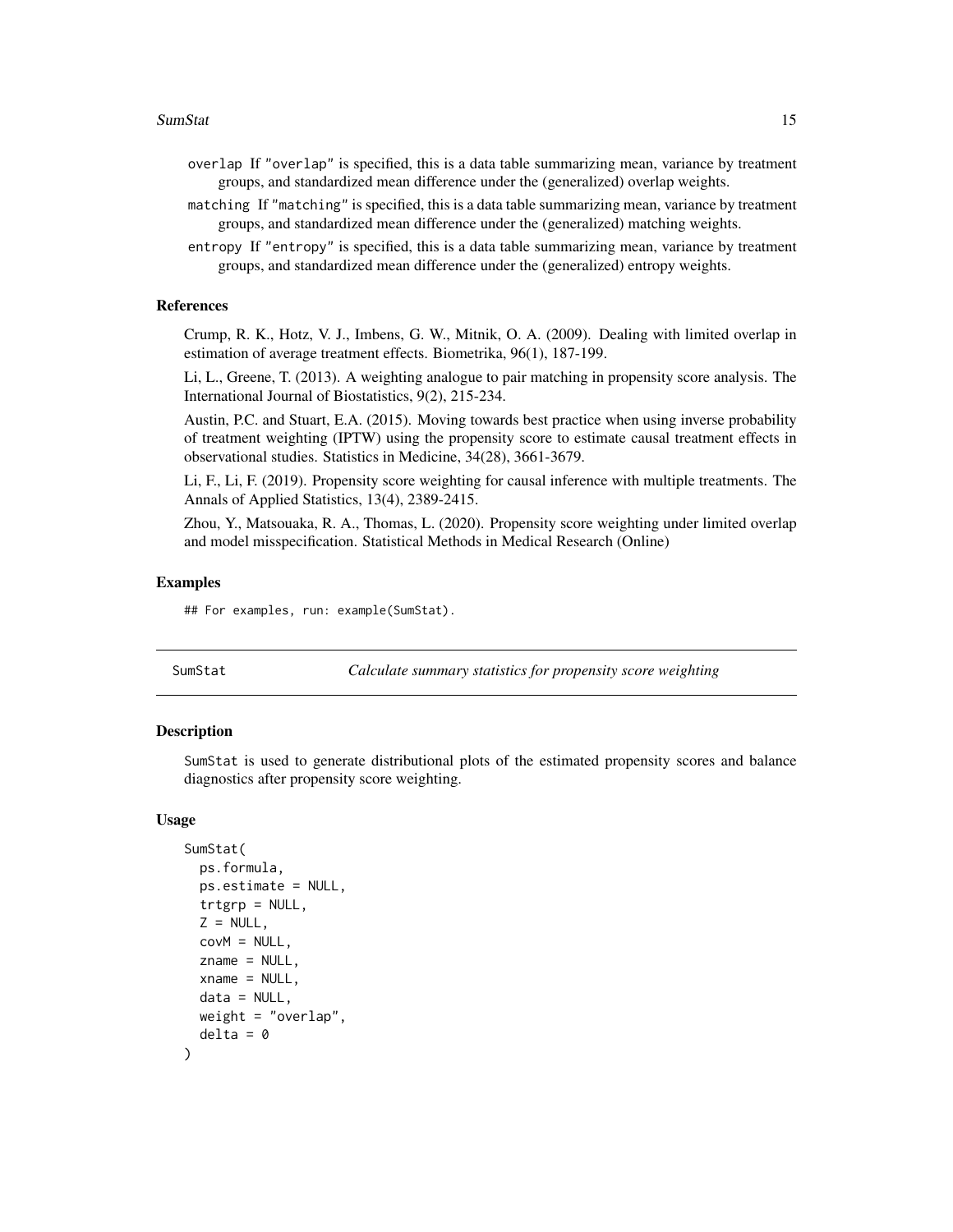#### <span id="page-15-0"></span>Arguments

| ps.formula  | an object of class formula (or one that can be coerced to that class): a sym-<br>bolic description of the propensity score model to be fitted. Additional details<br>of model specification are given under "Details". This argument is optional if<br>ps.estimate is not NULL.                                                                                                                                                                                                                                                                                                                                                                                                                                                                                                                      |
|-------------|------------------------------------------------------------------------------------------------------------------------------------------------------------------------------------------------------------------------------------------------------------------------------------------------------------------------------------------------------------------------------------------------------------------------------------------------------------------------------------------------------------------------------------------------------------------------------------------------------------------------------------------------------------------------------------------------------------------------------------------------------------------------------------------------------|
| ps.estimate | an optional matrix or data frame containing estimated (generalized) propensity<br>scores for each observation. Typically, this is an N by J matrix, where N is the<br>number of observations and J is the total number of treatment levels. Preferably,<br>the column names of this matrix should match the names of treatment level,<br>if column names are missing or there is a mismatch, the column names would<br>be assigned according to the alphabatic order of treatment levels. A vector of<br>propensity score estimates is also allowed in ps. estimate, in which case a<br>binary treatment is implied and the input is regarded as the propensity to receive<br>the last category of treatment by alphabatic order, unless otherwise stated by<br>trtgrp.                              |
| trtgrp      | an optional character defining the "treated" population for estimating the av-<br>erage treatment effect among the treated (ATT). Only necessary if weight =<br>"treated". This option can also be used to specify the treatment (in a two-<br>treatment setting) when a vector argument is supplied for ps. estimate. Default<br>value is the last group in the alphebatic order.                                                                                                                                                                                                                                                                                                                                                                                                                   |
| Ζ           | an optional vector specifying the values of treatment, only necessary when the<br>covariate matrix covM is provided instead of data.                                                                                                                                                                                                                                                                                                                                                                                                                                                                                                                                                                                                                                                                 |
| covM        | an optional covariate matrix or data frame including covariates, their interactions<br>and higher-order terms. When the covariate matrix covM is provided, the balance<br>statistics are generated according to each column of this matrix.                                                                                                                                                                                                                                                                                                                                                                                                                                                                                                                                                          |
| zname       | an optional character specifying the name of the treatment variable in data.                                                                                                                                                                                                                                                                                                                                                                                                                                                                                                                                                                                                                                                                                                                         |
| xname       | an optional vector of characters including the names of covariates in data.                                                                                                                                                                                                                                                                                                                                                                                                                                                                                                                                                                                                                                                                                                                          |
| data        | an optional data frame containing the variables in the propensity score model. If<br>not found in data, the variables are taken from environment (formula).                                                                                                                                                                                                                                                                                                                                                                                                                                                                                                                                                                                                                                          |
| weight      | a character or vector of characters including the types of weights to be used.<br>"IPW" specifies the inverse probability weights for estimating the average treat-<br>ment effect among the combined population (ATE). "treated" specifies the<br>weights for estimating the average treatment effect among the treated (ATT).<br>"overlap" specifies the (generalized) overlap weights for estimating the aver-<br>age treatment effect among the overlap population (ATO), or population at clini-<br>cal equipoise. "matching" specifies the matching weights for estimating the av-<br>erage treatment effect among the matched population (ATM). "entropy" spec-<br>ifies the entropy weights for the average treatment effect of entropy weighted<br>population (ATEN). Default is "overlap". |
| delta       | trimming threshold for estimated (generalized) propensity scores. Should be no<br>larger than 1 / number of treatment groups. Default is 0, corresponding to no<br>trimming.                                                                                                                                                                                                                                                                                                                                                                                                                                                                                                                                                                                                                         |

#### Details

A typical form for ps.formula is treatment ~ terms where treatment is the treatment variable (identical to the variable name used to specify zname) and terms is a series of terms which specifies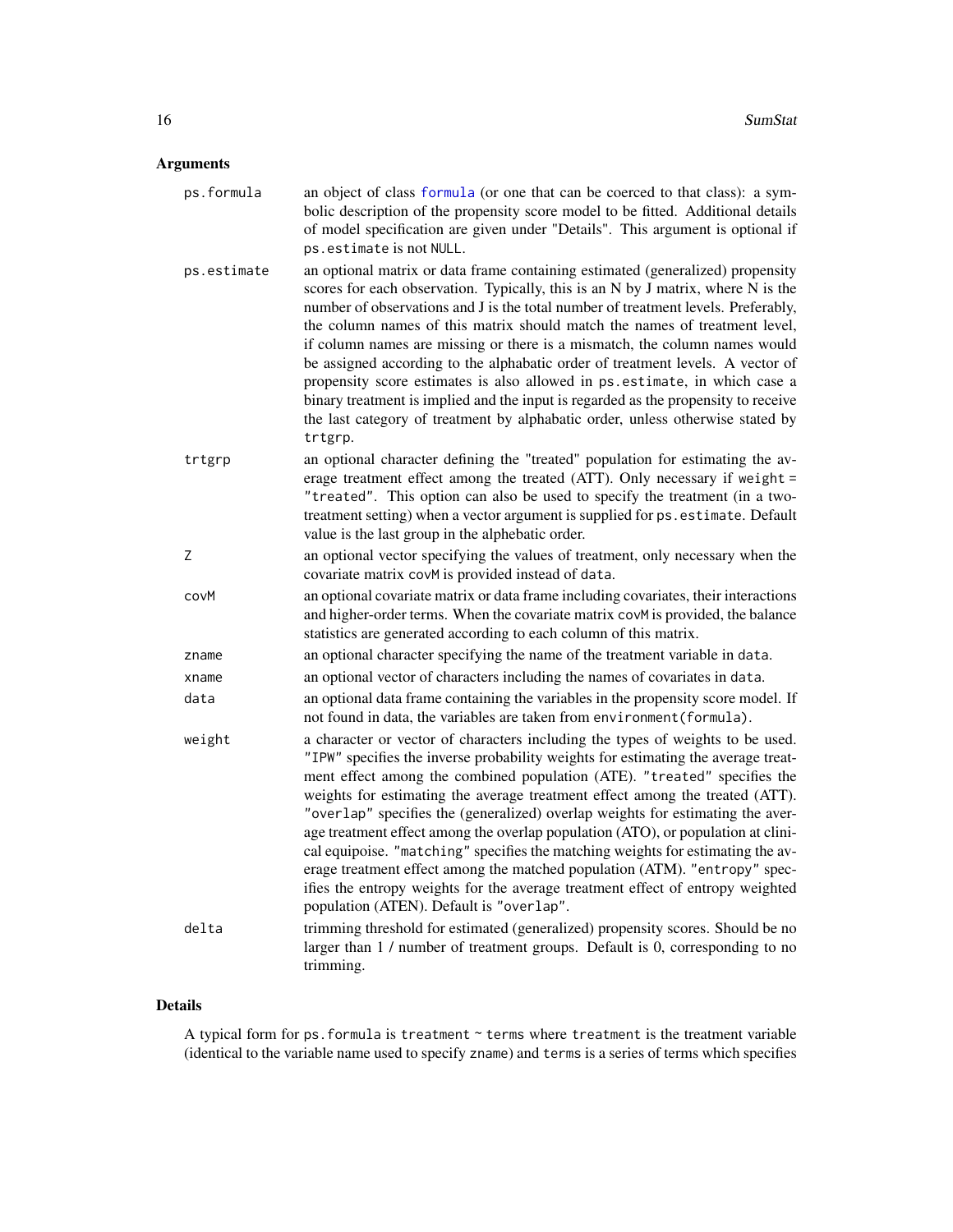#### <span id="page-16-0"></span>SumStat 17

a linear predictor for treatment. ps.formula specifies logistic or multinomial logistic models for estimating the propensity scores, when ps.estimate is NULL.

When comparing two treatments, ps.estimate can either be a vector or a two-column matrix of estimated propensity scores. If a vector is supplied, it is assumed to be the propensity scores to receive the treatment, and the treatment group corresponds to the last group in the alphebatic order, unless otherwise specified by trtgrp. When comparing multiple  $(J>=3)$  treatments, ps. estimate needs to be specified as an N by J matrix, where N indicates the number of observations, and J indicates the total number of treatments. This matrix specifies the estimated generalized propensity scores to receive each of the J treatments. In general, ps.estimate should have column names that indicate the level of the treatment variable, which should match the levels given in Z. If column names are empty or there is a mismatch, the column names will be created following the alphebatic order of treatmentlevels. The rightmost coulmn of ps.estimate is then assumed to be the treatment group when estimating ATT ("treated"). trtgrp can also be used to specify the treatment group for estimating ATT.

To generate balance statistics, one can directly specify Z and covM to indicate the treatment levels and covariate matrix. Alternatively, one can supply data, zname, and xname to indicate the same information. When both are specified, the function will prioritize inputs from Z and covM. When ps.estimate is not NULL, argument zname.

Current version of PSweight allows for five types of propensity score weights used to estimate ATE ("IPW"), ATT ("treated"), and ATO("overlap"), ATM "matching" and ATEN "entropy". These weights are members of a larger class of balancing weights defined in Li, Morgan, and Zaslavsky (2018). When there is a practical violation of the positivity assumption, delta defines the symmetric propensity score trimming rule following Crump et al. (2009). With multiple treatments, delta defines the multinomial trimming rule introduced in Yoshida et al. (2019). The overlap weights can also be considered as a data-driven continuous trimming strategy without specifying trimming rules, see Li, Thomas and Li (2019). Additional details on balancing weights and generalized overlap weights for multiple treatment groups are provided in Li and Li (2019). For details about matching weights and entropy weights, please refer to Li and Greene (2013) and Zhou, Matsouaka and Thomas (2020).

#### Value

SumStat returns a SumStat object including a list of the following value: treatment group, propensity scores, propensity score weights, effective sample sizes, and balance statistics. A summary of SumStat can be obtained with summary. SumStat.

trtgrp a character indicating the treatment group.

propensity a data frame of estimated propensity scores.

- ps.weights a data frame of propensity score weights.
- ess a table of effective sample sizes. This serves as a conservative measure to characterize the variance inflation or precision loss due to weighting, see Li and Li (2019).
- unweighted.sumstat A list of tables including covariate means and variances by treatment group and standardized mean differences.
- ATE.sumstat If "IPW" is included in weight, this is a list of summary statistics using inverse probability weighting.
- ATT.sumstat If "treated" is included in weight, this is a list of summary statistics using the ATT weights.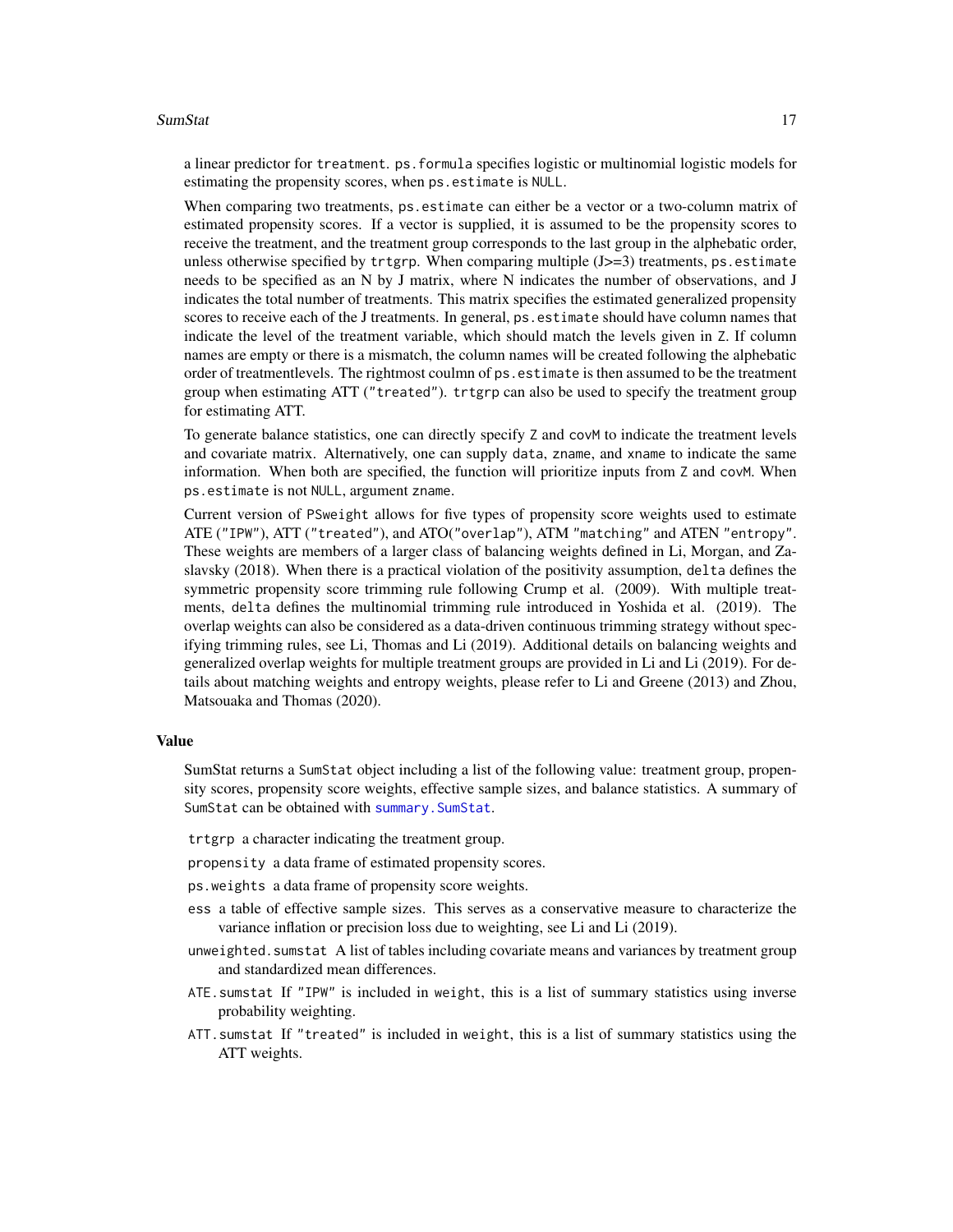- ATO.sumstat If "overlap" is included in weight, this is a list of summary statistics using the overlap weights.
- ATM.sumstat If "matching" is included in weight, this is a list of summary statistics using the matching weights.
- ATEN.sumstat If "entropy" is included in weight, this is a list of summary statistics using the entropy weights.
- trim If delta > 0, this is a table summarizing the number of observations before and after trimming.

#### References

Crump, R. K., Hotz, V. J., Imbens, G. W., Mitnik, O. A. (2009). Dealing with limited overlap in estimation of average treatment effects. Biometrika, 96(1), 187-199.

Li, L., Greene, T. (2013). A weighting analogue to pair matching in propensity score analysis. The International Journal of Biostatistics, 9(2), 215-234.

Li, F., Morgan, K. L., Zaslavsky, A. M. (2018). Balancing covariates via propensity score weighting. Journal of the American Statistical Association, 113(521), 390-400.

Li, F., Thomas, L. E., Li, F. (2019). Addressing extreme propensity scores via the overlap weights. American Journal of Epidemiology, 188(1), 250-257.

Yoshida, K., Solomon, D.H., Haneuse, S., Kim, S.C., Patorno, E., Tedeschi, S.K., Lyu, H., Franklin, J.M., Stürmer, T., Hernández-Díaz, S. and Glynn, R.J. (2019). Multinomial extension of propensity score trimming methods: A simulation study. American Journal of Epidemiology, 188(3), 609-616.

Li, F., Li, F. (2019). Propensity score weighting for causal inference with multiple treatments. The Annals of Applied Statistics, 13(4), 2389-2415.

Zhou, Y., Matsouaka, R. A., Thomas, L. (2020). Propensity score weighting under limited overlap and model misspecification. Statistical Methods in Medical Research (Online)

#### Examples

```
data("psdata")
# the propensity model
ps.formula<-trt~cov1+cov2+cov3+cov4+cov5+cov6
# using SumStat to estimate propensity scores
msstat <- SumStat(ps.formula, trtgrp="2", data=psdata,
   weight=c("IPW","overlap","treated","entropy","matching"))
summary(msstat)
# importing user-supplied propensity scores "e.h"
fit <- nnet::multinom(formula=ps.formula, data=psdata, maxit=500, trace=FALSE)
e.h <- fit$fitted.values
varname <- c("cov1","cov2","cov3","cov4","cov5","cov6")
msstat0 <- SumStat(zname="trt", xname=varname, data=psdata, ps.estimate=e.h,
   trtgrp="2", weight=c("IPW","overlap","treated","entropy","matching"))
summary(msstat0)
```